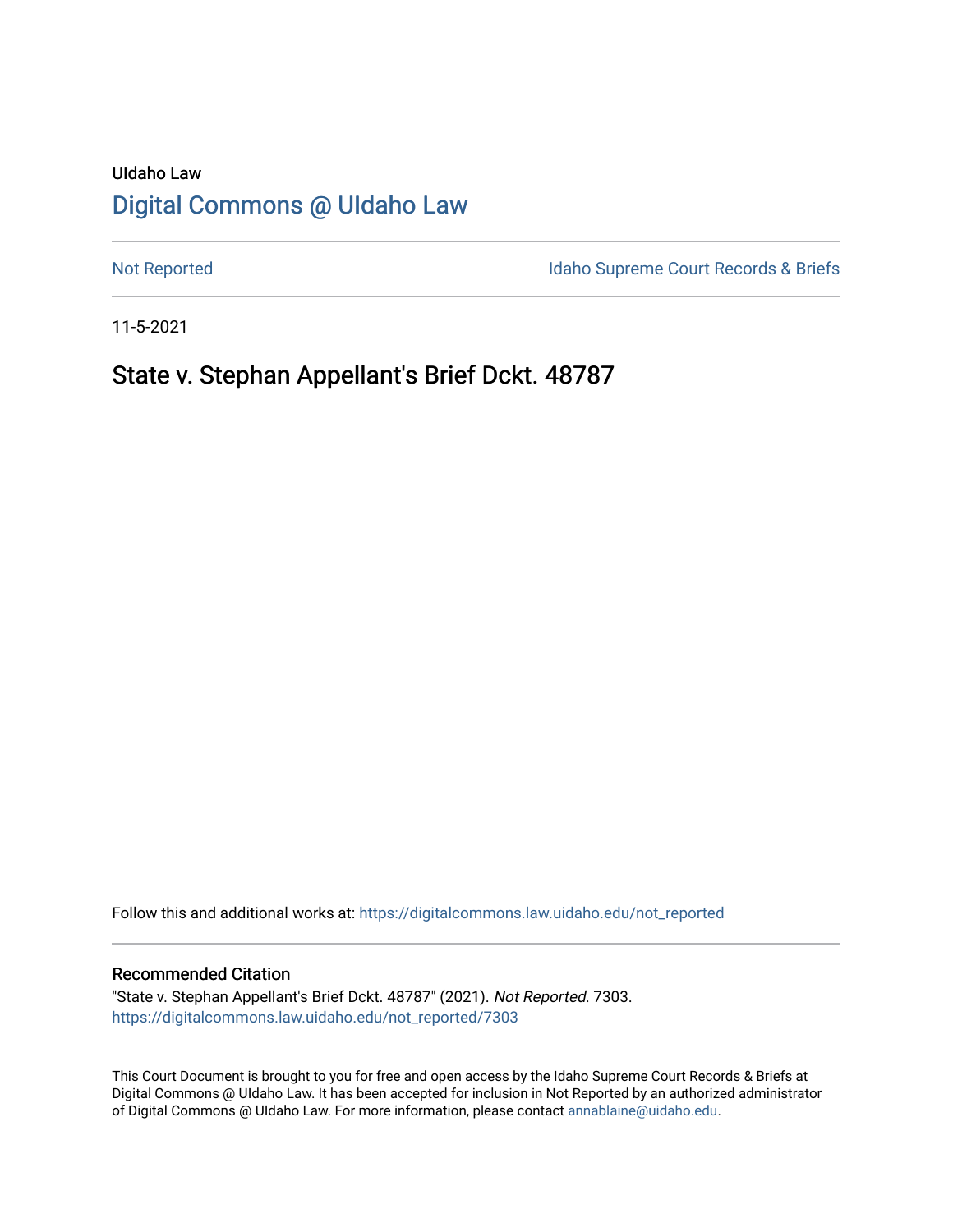Electronically Filed 11/5/2021 9:13 AM Idaho Supreme Court Melanie Gagnepain, Clerk of the Court By: Brad Thies, Deputy Clerk

ERIC D. FREDERICKSEN State Appellate Public Defender I.S.B. #6555

JUSTIN M. CURTIS Deputy State Appellate Public Defender I.S.B. #6406 322 E. Front Street, Suite 570 Boise, Idaho 83702 Phone: (208) 334-2712 Fax: (208) 334-2985 E-mail: documents@sapd.state.id.us

### IN THE SUPREME COURT OF THE STATE OF IDAHO

| STATE OF IDAHO,               |                                  |
|-------------------------------|----------------------------------|
|                               | NO. 48787-2021                   |
| Plaintiff-Respondent,         |                                  |
|                               | KOOTENAI COUNTY NO. CR28-20-1394 |
| V.                            |                                  |
|                               |                                  |
| <b>MATTHEW SHANE STEPHAN,</b> | <b>APPELLANT'S BRIEF</b>         |
|                               |                                  |
| Defendant-Appellant.          |                                  |
|                               |                                  |

## STATEMENT OF THE CASE

### Nature of the Case

Matthew Shane Stephan appeals from his judgment of conviction for possession of a controlled substance. Mr. Stephan pleaded guilty, and the district court imposed a unified sentence of four years, with two years fixed, and the court retained jurisdiction. Mr. Stephan appeals, and he asserts that the district court abused its discretion by imposing an excessive sentence.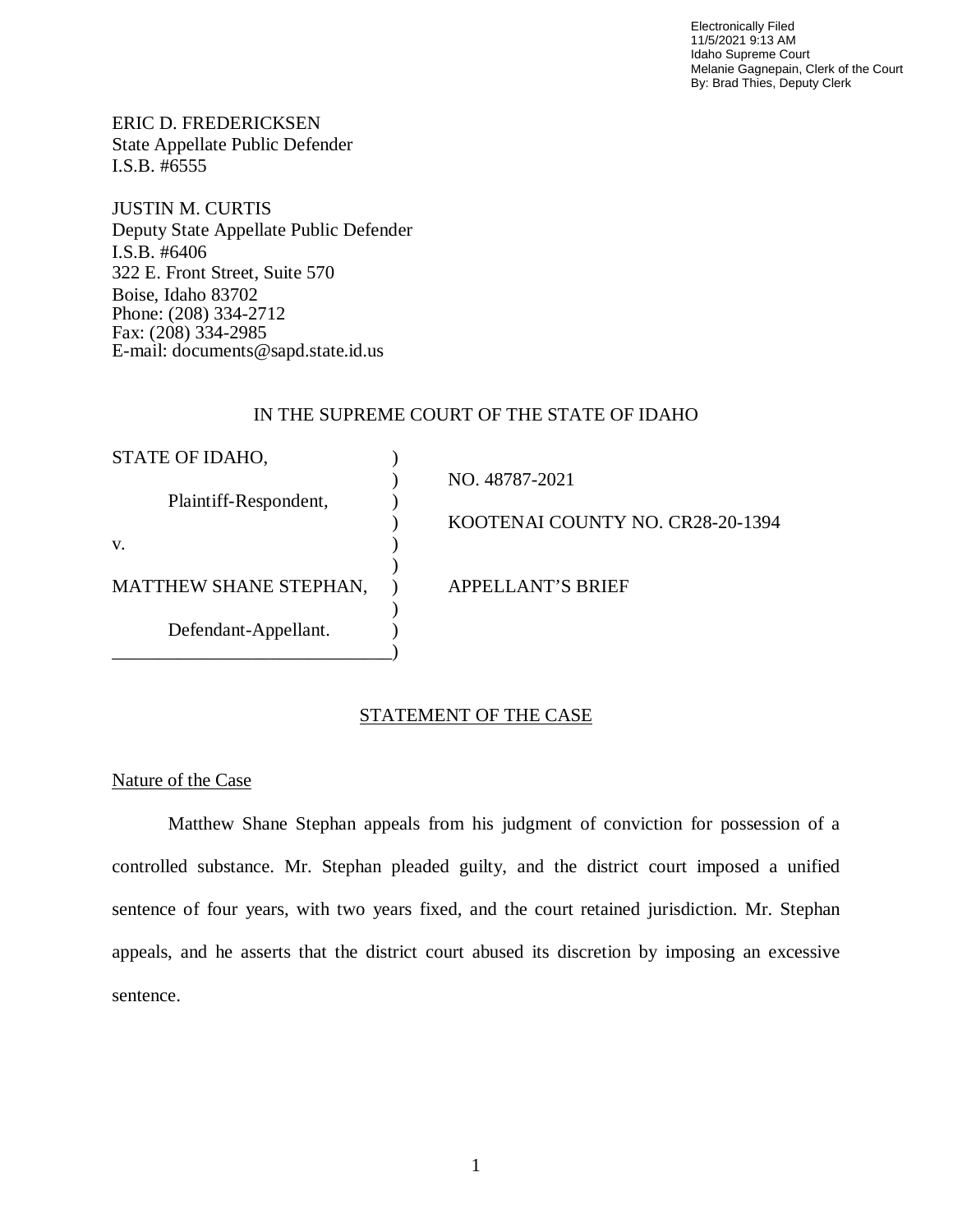#### Statement of the Facts & Course of Proceedings

On January 30, 2020, Kootenai County Sheriff's Deputies stopped Mr. Stephan's vehicle for a cracked rear taillight. (Presentence Investigation Report (*hereinafter*, PSI), p.1.) The deputy learned that Mr. Stephan had a warrant out for failure to appear, and he was arrested and taken into custody. (PSI, p.1.) An inventory search of Mr. Stephan's vehicle revealed various items of drug paraphernalia and small containers containing methamphetamine and marijuana. (PSI, p.1.)

Mr. Stephan was charged with possession of a controlled substance, methamphetamine, possession of a controlled substance, marijuana, and possession of drug paraphernalia. (R., p.59.) The State also filed a persistent violator enhancement. (R., p.60.) Mr. Stephan pleaded guilty to possession of a controlled substance, methamphetamine, and the State agreed to dismiss the remaining charges and enhancement. (R., p.81.) The district court imposed a unified sentence of four years, with two years fixed, and the court retained jurisdiction. (R., p.119.) Mr. Stephan appealed. (R., p.125.)

#### ISSUE

Did the district court abuse its discretion when it imposed a unified sentence of four years, with two years fixed, upon Mr. Stephan followings his plea of guilty to possession of a controlled substance?

#### ARGUMENT

## The District Court Abused Its Discretion When It Imposed A Unified Sentence Of Four Years, With Two Years Fixed, Upon Mr. Stephan Following His Plea Of Guilty To Possession Of A Controlled Substance

"It is well-established that '[w]here a sentence is within statutory limits, an appellant has the burden of showing a clear abuse of discretion on the part of the court imposing the sentence.'" *State v. Pierce*, 150 Idaho 1, 5 (2010) (quoting *State v. Jackson*, 130 Idaho 293, 294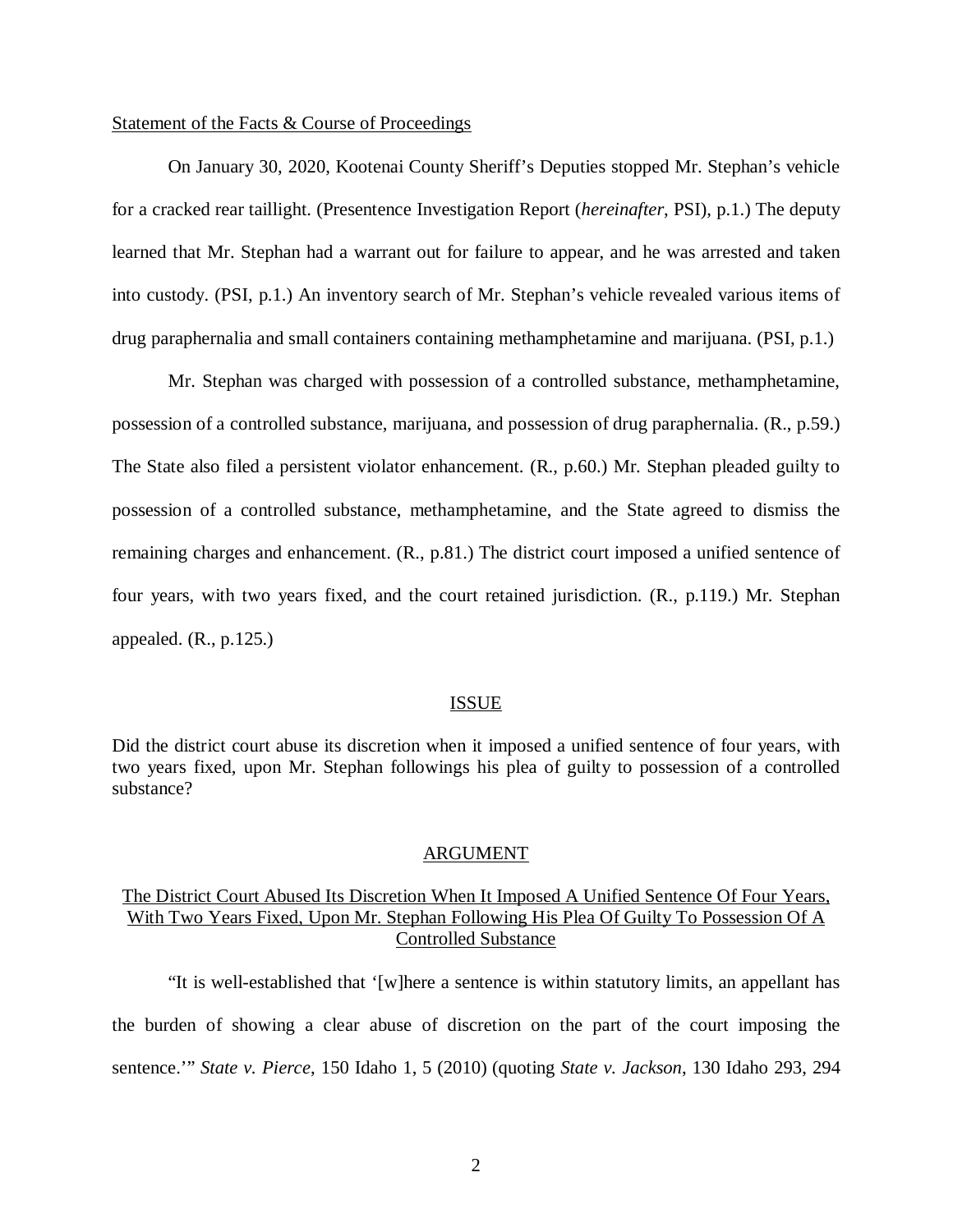(1997) (alteration in original)). Here, Mr. Stephan's sentence does not exceed the statutory maximum. Accordingly, to show that the sentence imposed was unreasonable, Mr. Stephan "must show that the sentence, in light of the governing criteria, is excessive under any reasonable view of the facts." *State v. Strand*, 137 Idaho 457, 460 (2002).

"'Reasonableness' of a sentence implies that a term of confinement should be tailored to the purpose for which the sentence is imposed." *State v. Adamcik*, 152 Idaho 445, 483 (2012) (quoting *State v. Stevens*, 146 Idaho 139, 148 (2008)).

In examining the reasonableness of a sentence, the Court conducts an independent review of the entire record available to the trial court at sentencing, focusing on the objectives of criminal punishment: (1) protection of society; (2) deterrence of the individual and the public; (3) possibility of rehabilitation; and (4) punishment or retribution for wrongdoing.

*Stevens*, 146 Idaho at 148. "A sentence is reasonable if it appears necessary to accomplish the primary objective of protecting society and to achieve any or all of the related goals of deterrence, rehabilitation, or retribution." *State v. Delling*, 152 Idaho 122, 132 (2011). Mr. Stephan asserts the district court abused its discretion by imposing an excessive sentence under any reasonable view of the facts.

When asked about the instant offense by the presentence investigator, Mr. Stephen stated that did not know that drugs were under the seat in the vehicle and stated that they were not his; however, he did acknowledge that he had a drug problem and had used methamphetamine several hours prior. (PSI, p.2.) He thought that perhaps the instant case was "karma for all the times I was [carrying] drugs and didn't get in trouble." (PSI, p.2.)

Mr. Stephan's father testified at the sentencing hearing. He stated that two of his children's lives have been affected by drugs. (Sent. Tr., p.9, Ls.8-15.) He stated that Mr. Stephan had told his mother during this time that he needed help. (Sent. Tr., p.10, Ls.1-4.)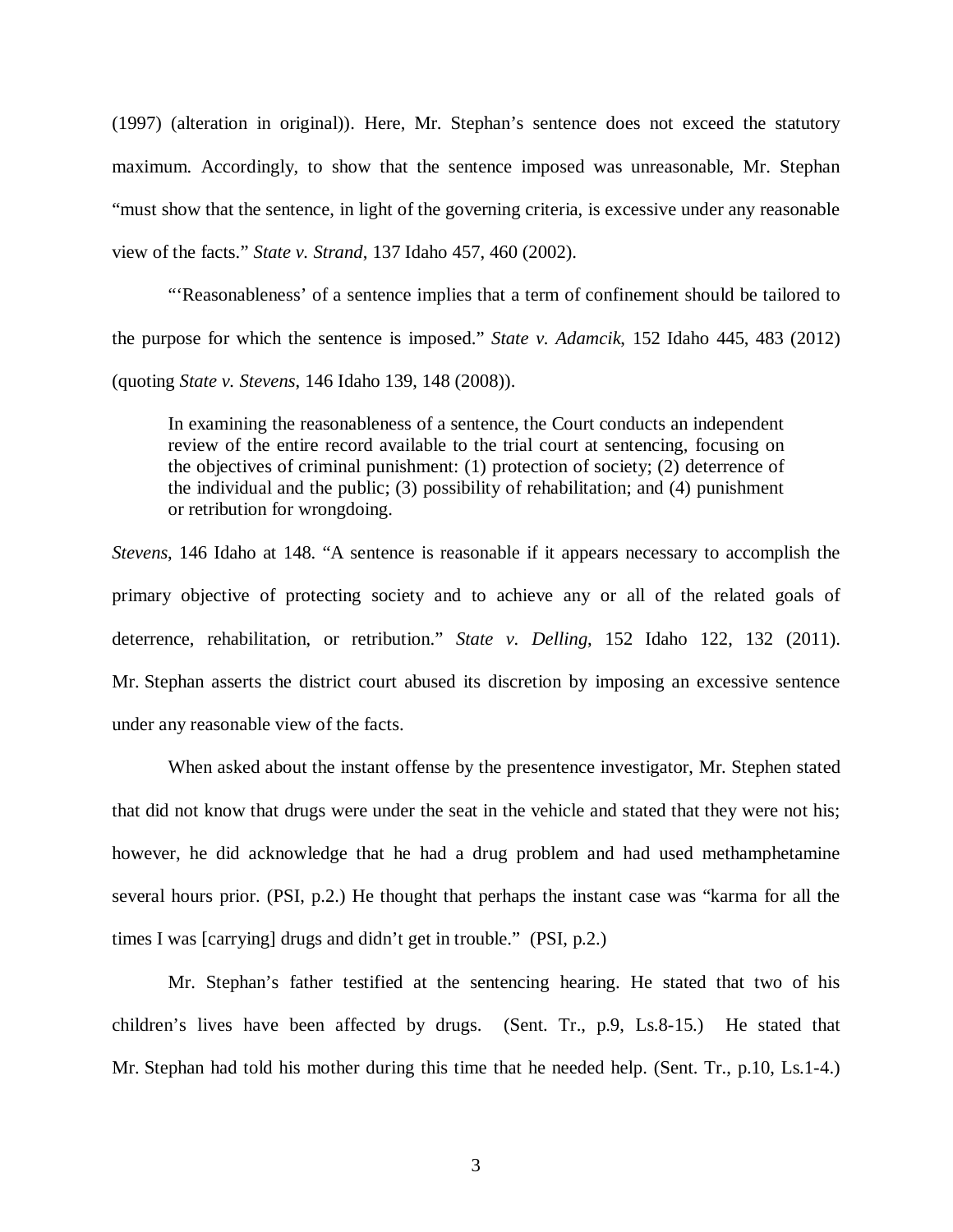He believed that Mr. Stephan needed "serious training 24 hours a day. Like I heard from the Good Samaritan program and from a couple officers that said why the success rate is so high. That's the emphasis I plead for to help this child and get him back in his life like your system did to my other son." (Sent. Tr., p.10, L.21 – p.11, L.4.) Once Mr. Stephan had completed his treatment, "he would move to our home. We live on the river in a beautiful home and I have a business, construction. I have a job for him as soon as he can – is released." (Sent. Tr., p.11, Ls.15-19.) Further, Mr. Stephan had the support of his extended family: "So we can't emphasize enough how much support he has from his family and his aunts. My sister to my – anyway, all our relatives." (Sent. Tr., p.11, Ls.21-25.)

Mr. Stephan also provided a statement to the court at sentencing. He stated,

I take full responsibility for my actions. Also want to apologize to you – oops, sorry – the Court for not turning myself in. I realize I've been hurting my family and myself with my addiction. I'm asking the Court to please allow me to do the rehabilitation program with Good Samaritan and show that I can and will complete the program and stay clean and sober and be a big part of my family's life and the community and show that I'm ready to move forward.

This is the first time I've ever asked for help with my addiction. I'm asking your Honor to please let me go through this program and show that I can and will be a part of the community and a big part of my family and be successful.

I read in the paper Sunday, studies show it takes 66 days to start new habits. I've been in her for 71 and I'm ready to start new habits.

Thank you, your Honor.

(Sent. Tr., p.13, L.10 – p.14, L.2.)

Considering that Mr. Stephen recognized his substance abuse addiction and his need for treatment, had the support of his family who could provide him with housing and employment, that he accepted responsibility for his actions and that he expressed remorse, Mr. Stephen